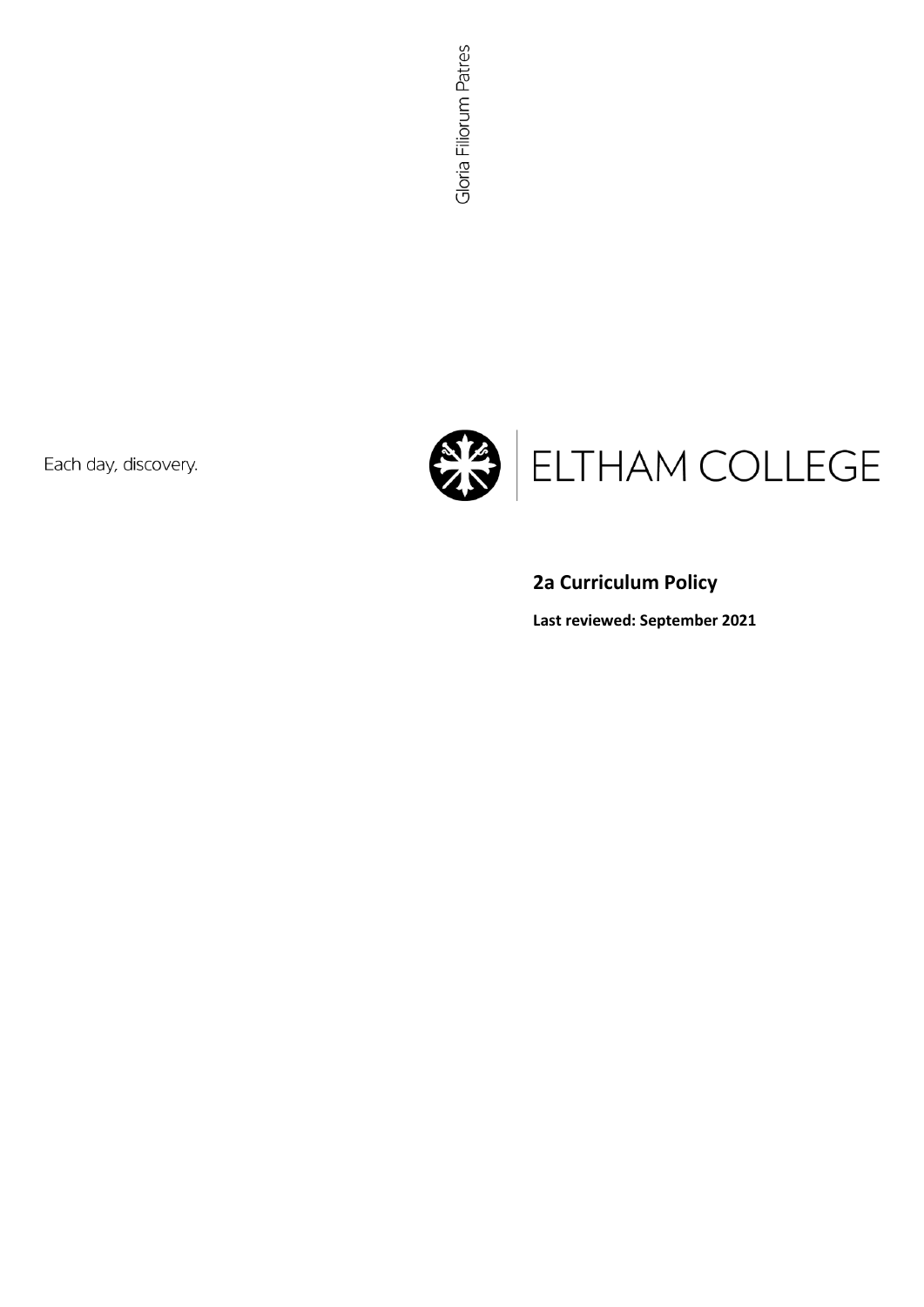

# **Version Control Information**

| <b>Reason For Amendment</b>        | <b>Name</b>             | <b>Date</b>       | <b>Main changes</b>                                                                                                                                                         |
|------------------------------------|-------------------------|-------------------|-----------------------------------------------------------------------------------------------------------------------------------------------------------------------------|
| <b>Annual Review</b>               |                         |                   |                                                                                                                                                                             |
| Governor review                    | Curriculum<br>Committee | Sept 16           | Amendments to Section 3 on<br>teaching of the Christian faith, and<br>substituting the word<br>"understanding" for "tolerance" in<br>Section 2.                             |
| <b>Annual Review</b>               |                         | August 2017       | Updated references to other<br>policies.                                                                                                                                    |
| Removal of conditional<br>language | <b>JHM</b>              | February 2018     |                                                                                                                                                                             |
| <b>Annual Review</b>               | <b>JHM</b>              | March 2019        | Updated references to where<br>curriculum information can be found<br>on the website.                                                                                       |
| <b>Annual Review</b>               | <b>NRD</b>              | <b>March 2019</b> | Updated aims of the curriculum to<br>more accurately reflect what is<br>delivered; updated Well-being and<br>PSHE JS section to include references<br>to new RSE framework. |
| <b>Annual Review</b>               | <b>JHM</b>              | May 2020          | No changes                                                                                                                                                                  |
| <b>Annual Review</b>               | <b>EBW</b>              | August 2021       | Linked to new school aims                                                                                                                                                   |
| Wellbeing update                   | <b>EBW</b>              | September 21      | New focus incorporated                                                                                                                                                      |
| Spiritual Update                   | <b>EBW</b>              | September 21      |                                                                                                                                                                             |

### **Other Related Documents**

- Scheme of work for PHSE;
- Learning Support Policy.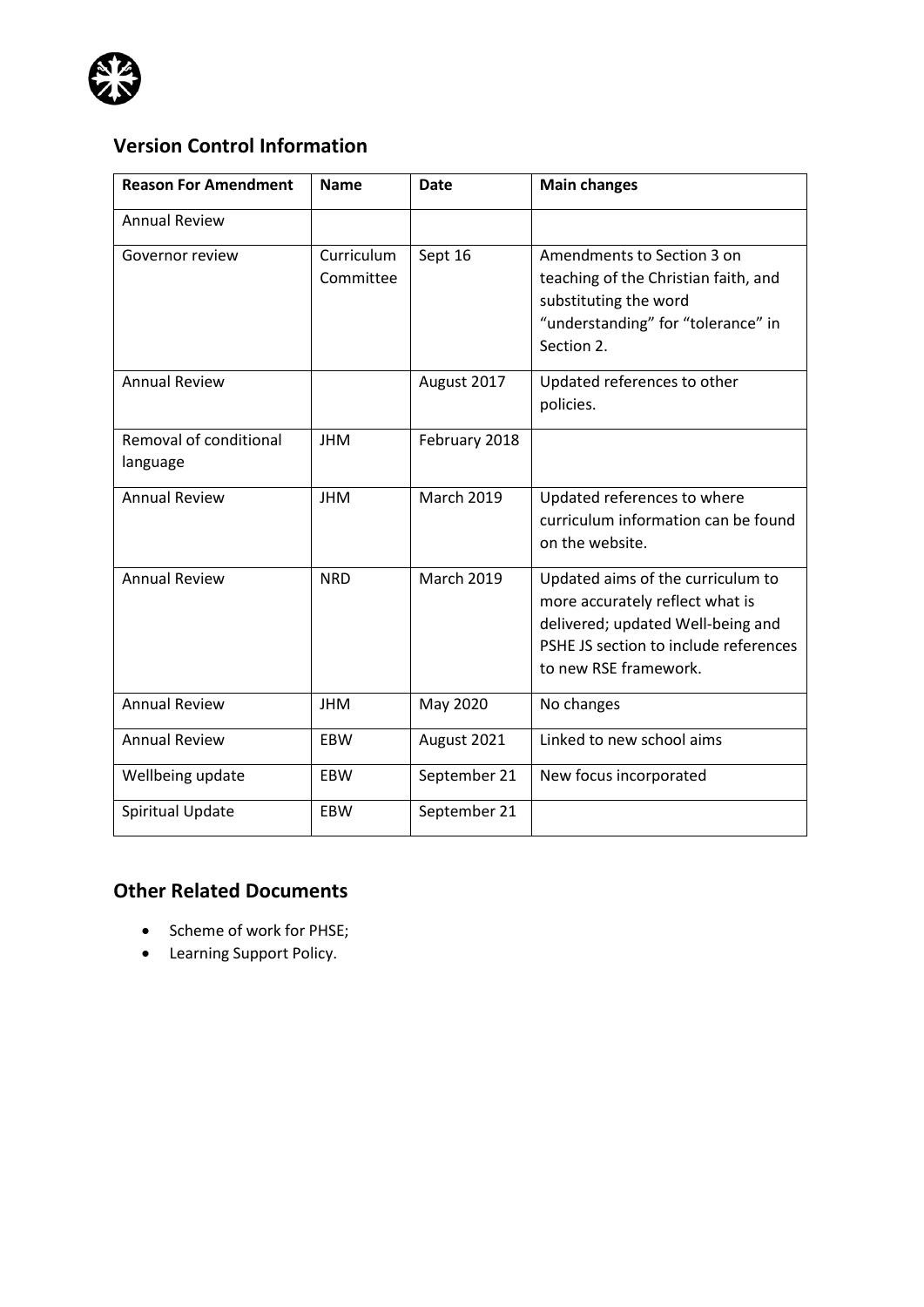

## **1 Introduction**

One of the seven school aims is to 'instil a love of learning in students and to achieve excellent academic outcomes'. The school will meet this aim through a broad and balanced curriculum provision, in which it will:

- Ensure that students develop the essential literacy and numeracy skills;
- Foster students' creativity and provide linguistic, mathematical, scientific, technological, human and social, physical, aesthetic and creative educational experiences;
- Develop logical, critical and imaginative thinking to the highest potential in each student;
- Foster a love of and commitment to learning and develop skills for learning;
- Promote high standards in all learning and teaching;
- Enable students to enjoy and develop skills in physical pursuits and competition, and promote a healthy lifestyle;
- Foster concepts of moral responsibility and awaken an awareness of the spiritual dimension of life; and
- Promote community cohesion.

The school's curriculum is balanced and broadly based, and promotes the spiritual, moral, cultural, mental and physical development of our students and prepares them for the opportunities, responsibilities and experiences of adult life. It actively promotes the fundamental British values of democracy, law, liberty, respect and tolerance of all faiths and beliefs. It takes account of the National Curriculum for England but does not follow it rigidly.

Students will acquire skills in speaking and listening, literacy and numeracy.

Students with learning difficulties (including those with Education Health Care plans and English as an Additional Language requirements) are identified and supported in accessing the curriculum.

Personal, social and health education reflect the school's aims and ethos. This includes an emphasis upon community cohesion.

Religious education is available for all students.

There are two key transition points – at 11+ and 16+. At each stage we prepare our students for the next phase in their education. We expect the majority of Eltham College Junior School students to take up places at Eltham College and the majority of Year 11 students to transition into the Sixth Form where they will be able to flourish, building on the foundations of good learning and well-established work habits.

Appropriate careers guidance is offered at the senior school, including advice when making options for GCSE or A level courses and when making applications to Higher Education.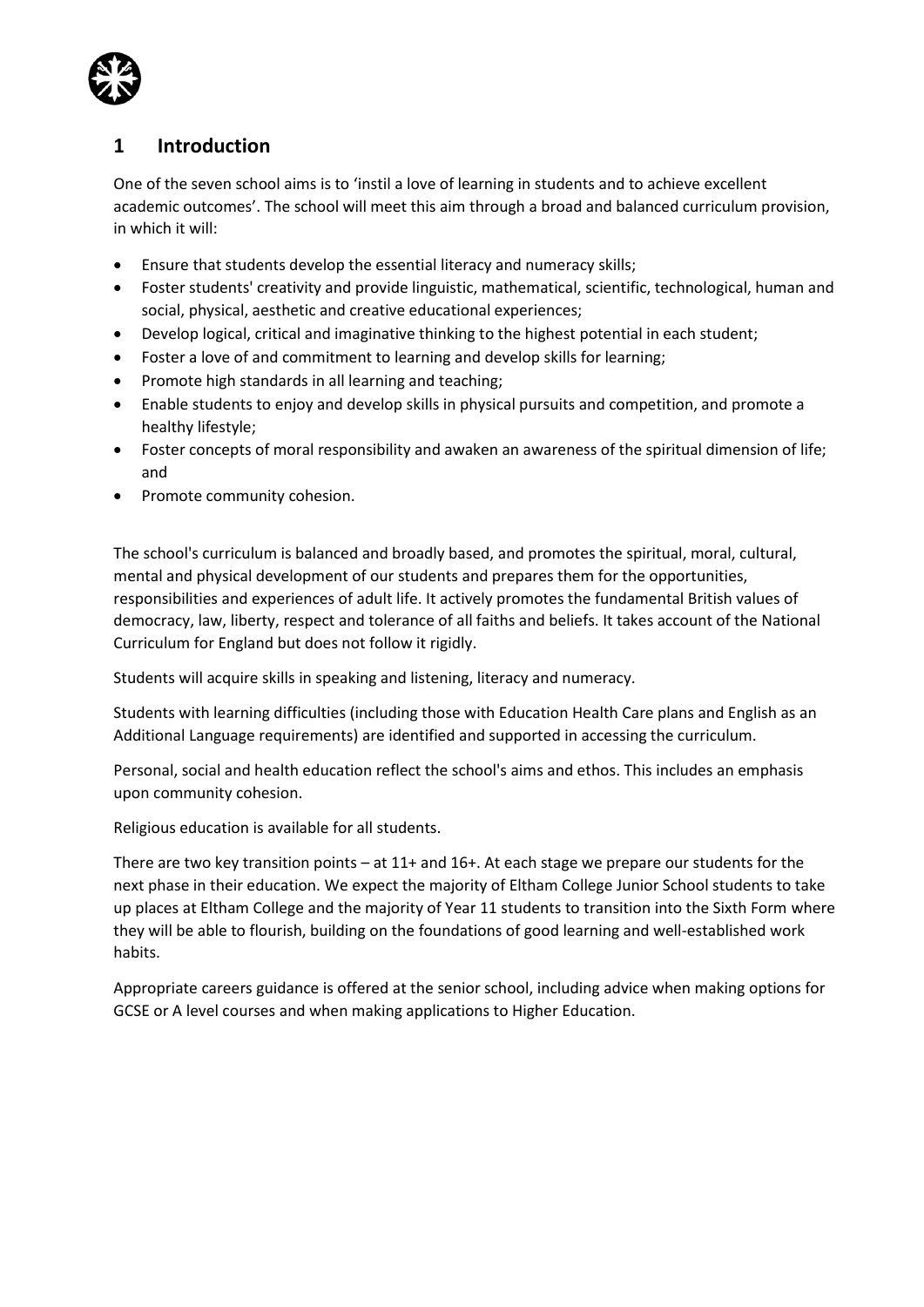

### **2 The Curriculum at each Stage**

At each stage of a student's education at Eltham College there are plans and schemes of work which are regularly updated and refreshed to support the delivery of the curriculum in line with the following aims:

### **2A Aims of the Curriculum (Eltham College Junior School)**

- To offer a broad and balanced range of opportunities for achievement to all students;
- To develop logical, critical and imaginative thinking at the highest level in each student;
- To develop effective use of the English language, both written and spoken;
- To establish sound foundations of numeracy, mathematical, scientific and technological understanding;
- To encourage creativity through active participation in art, dance, drama and music;
- To enable our students to enjoy and develop skills in physical pursuits and competition and to promote ideas for healthy living;
- To foster concepts of moral responsibility and to awaken our students to the spiritual dimension of life;
- To provide opportunities for the growth of leadership, team spirit, co-operative tolerance and compassion;
- To inspire a love of learning for its own sake and to value scholarship;
- To prepare our students to take up places in Senior Schools, and especially Eltham College, where they will be able to flourish, building upon foundations of good learning and well established work habits.
- To equip students for the opportunities, responsibilities and experiences of adult life.

More detailed information about the curriculum coverage for each subject at the Junior School is available in a Curriculum Guide booklet, specific to each year group. Parents attend an information evening at the start of the school year where these booklets are distributed and discussed. They are also availabl[e on the school website.](https://www.elthamcollege.london/junior-school/curriculum/)

More detailed aims and the full details of the curriculum for the Senior School can be found on the School's website including Curriculum Booklets for GCSE and A level. A summary of these aims is provided below:

### **2B Aims of the Curriculum (Years 7 to 11)**

- To encourage enthusiastic, enquiring and informed minds;
- To foster all forms of communication: in oral and written English; through drama, music and art; in at least one foreign language; and through mathematical, scientific and technological discovery;
- To provide opportunities for self-expression and aesthetic appreciation;
- To promote individual excellence through the pursuit of sporting, recreational and cultural activities;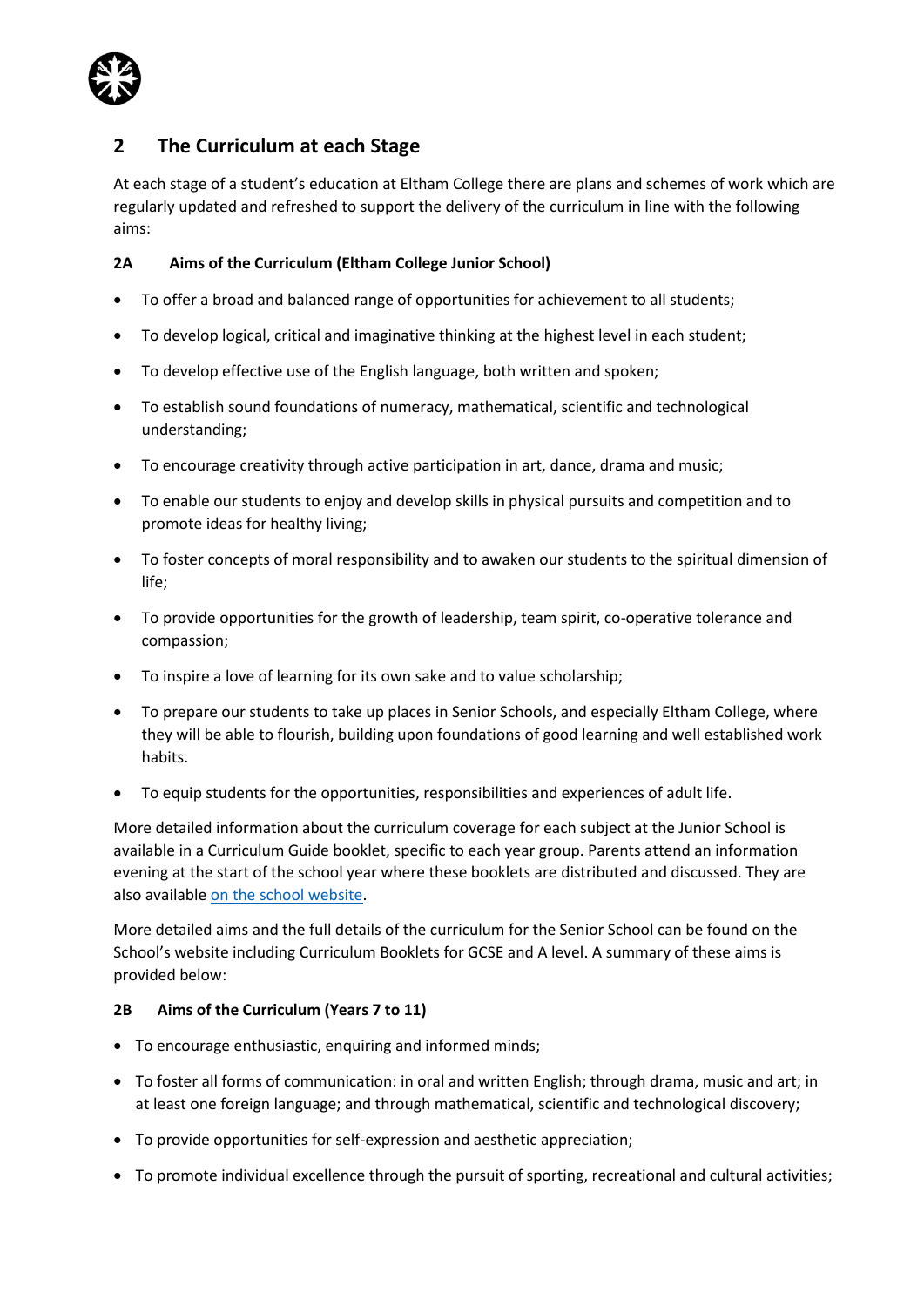

- To develop moral and spiritual values within a Christian environment, and to teach understanding of others' views;
- To provide a balance between the various areas of learning, and to allow an informal choice for further study;
- To foster a continuous and progressive acquisition of knowledge and concepts, and a development of skills and attitudes;
- To provide a rich educational environment which encourages a range of teaching and learning styles;
- To create carefully defined schemes of work which allow for differentiation of teaching matched to the abilities of the students;
- To enable students to develop their special interests up to and beyond GCSE with a view to A level courses.

### **2C Aims of the Curriculum (Sixth Form)**

- To provide the opportunity to study subjects in depth through and beyond A level, and to conduct research as a foundation for future courses in Higher Education;
- To develop the skills of time management and to promote through self-discipline, self-motivation and self-assessment the management and responsibility for students' own learning;
- To provide a diagnostic assessment of skills and aptitudes related to further study and future careers;
- To encourage enthusiastic, enquiring and informed minds;
- To provide opportunities for self-expression and aesthetic appreciation;
- To promote individual excellence through the pursuit of academic, sporting, creative, recreational and cultural activities;
- To develop moral and spiritual values within a Christian environment, and to teach understanding of others' views;
- To foster a continuous and progressive acquisition of knowledge and concepts, and a development of skills and attitudes;
- To provide a rich educational environment which encourages a range of teaching and learning styles;
- To foster a sense of community within the College and provide the opportunity to contribute to the community outside;
- To provide the opportunity to play a key role in leading through example of behaviour, commitment and participation;
- To enable students to adapt comfortably to the more liberal atmosphere encountered at university.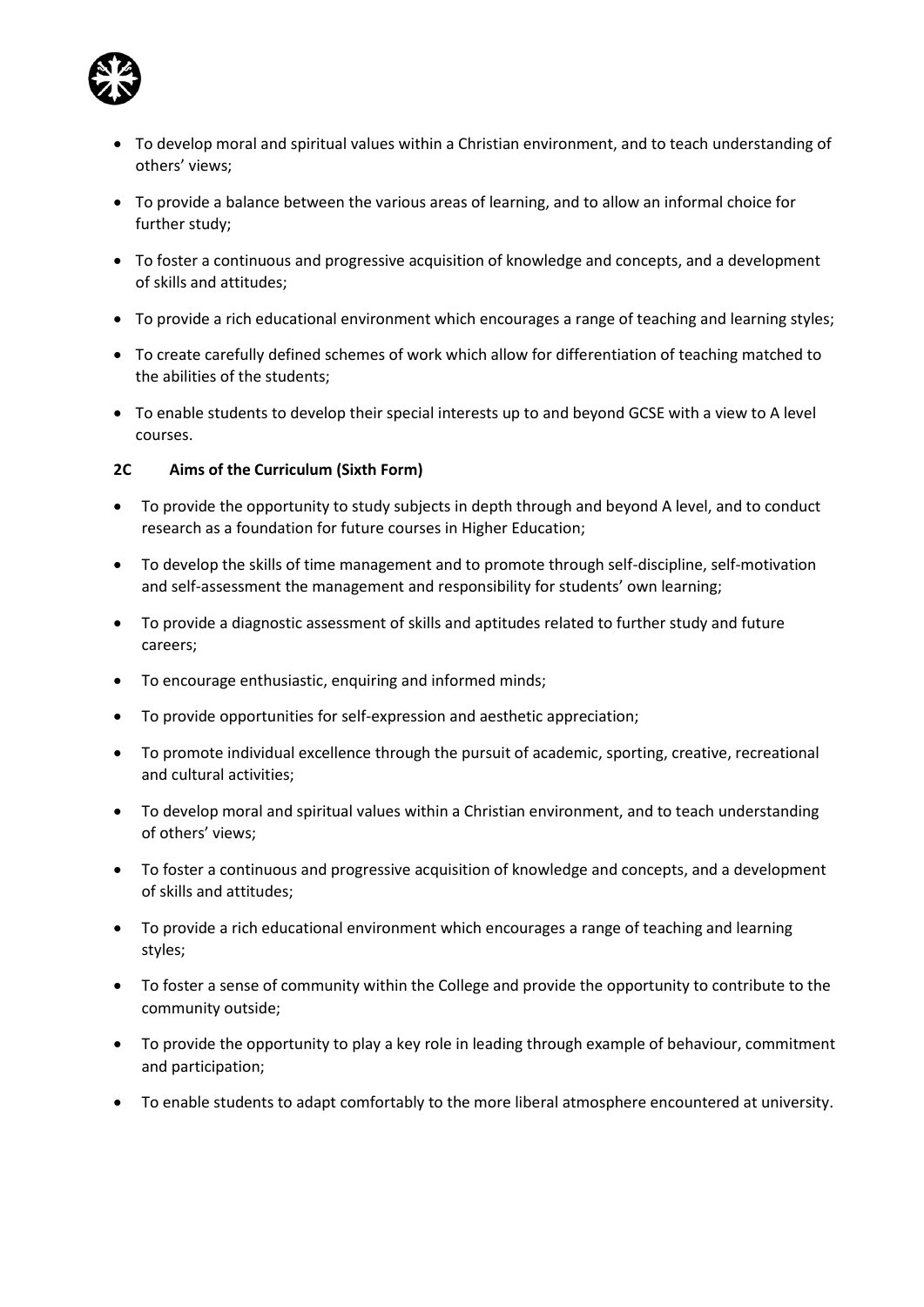

## **3 Spiritual, Moral, Social and Cultural (SMSC) Education**

The school's fundamental aims provide the foundation for SMSC education at Eltham College.

The spiritual, moral and social dimensions to what we undertake derive from our Christian foundation: a concern for beliefs and values; concern for others and a sense of our role in the local and wider community. This foundation also encourages us to teach the Christian faith clearly, in values and belief, so that young people are in a position to understand it and then to discern for themselves a path to follow (whether or not it is Christian) as they mature.

The cultural dimension is to be found in our commitment to co-curricular involvement – notably in drama and music, and the role of art to enhance our living and working conditions.

### **Spiritual**

Students are encouraged to develop a spiritual awareness, which may be described as a set of beliefs, principles and values and includes an understanding of and respect for others. In plain words, they are encouraged to develop a sense of humanity and of their place within the bigger framework of life.

Students are also encouraged to stand up for what they believe and to critique, question or challenge aspects of life which constrain fundamental human principles. Opportunities for this arise in most taught subjects.

Students are encouraged to develop a sense of the intangible and abstract – such as beauty, truth, goodness. Opportunities arise in all subjects; the sciences, the humanities and the arts. Expressive subjects in particular offer opportunities for students to develop their own sense of these enduring human experiences.

### **Moral**

Students are encouraged to develop a set of values which guides their personal behaviour and encourages them to appreciate those of other individuals and of society.

A range of curricular subjects and extra-curricular activities provides opportunities for moral debate and for distinguishing right from wrong. Work in the classroom and activities outside encourage cooperation, working together, respect for each other's point of view and empathy.

Weekly assemblies and the Christian Chapel programme provide a framework for discussion of and exploration of moral issues, while the House system provides numerous opportunities for putting moral principles into practice.

### **Social Development**

Students are provided with a wide range of opportunities for developing social awareness both inside and outside the classroom, but especially through team games, drama, music, outdoor activities and community service.

Together with assemblies and House activities, these foster a sense of community and what it means to live in a community with all its obligations and opportunities for participation.

The School Council provides an opportunity for representation and democratic participation.

Prefect-ship offers opportunities in the senior part of the College for leadership and participation, so too does captainship of representative or House sports and activities, or participation in the Duke of Edinburgh Award Scheme.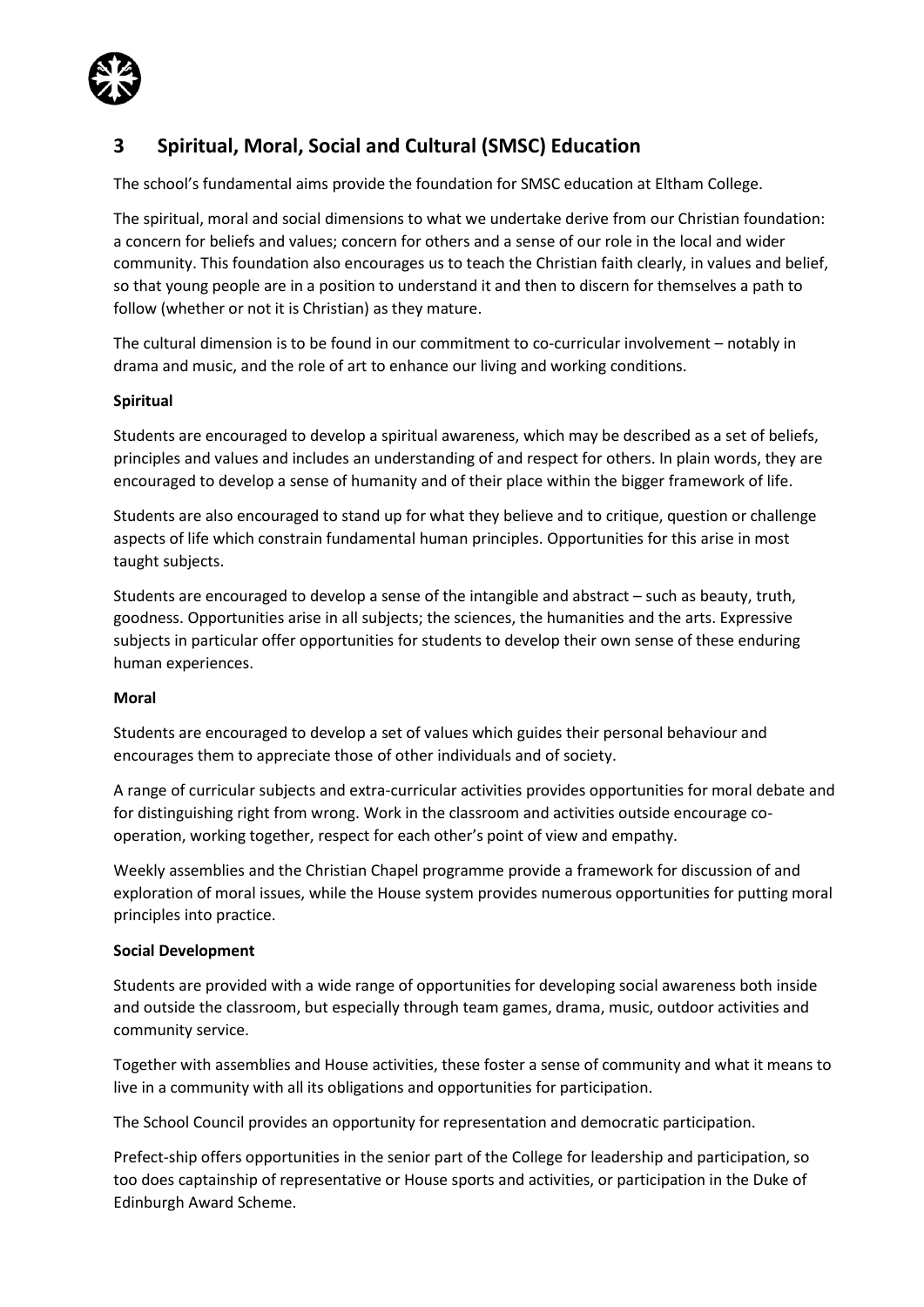

### **Cultural Development**

Students' awareness of their cultural background locally and nationally, and their place in the world is fostered in a number of ways.

The study of modern foreign languages and the associated programme of exchange visits ensure that every student can engage with at least two European and one Asian country and ways of life. The study of Latin provides a background for understanding the roots of British and western European culture, while the study of RS provides an insight not only into western spiritual and moral values, but touches upon the culture of other major world religions. History lessons in the Lower School provide a study of the roots of English History, while the study of some literature from other cultural backgrounds in English provides for cultural diversity.

A rich programme of music concerts, drama productions and art exhibitions puts culture at the heart of the Eltham College experience.

Theatre visits, trips and gallery visits all extend cultural awareness. An extensive travel programme of exchanges, visits and travel provide a rich opportunity for students to develop their appreciation and understanding of other cultures.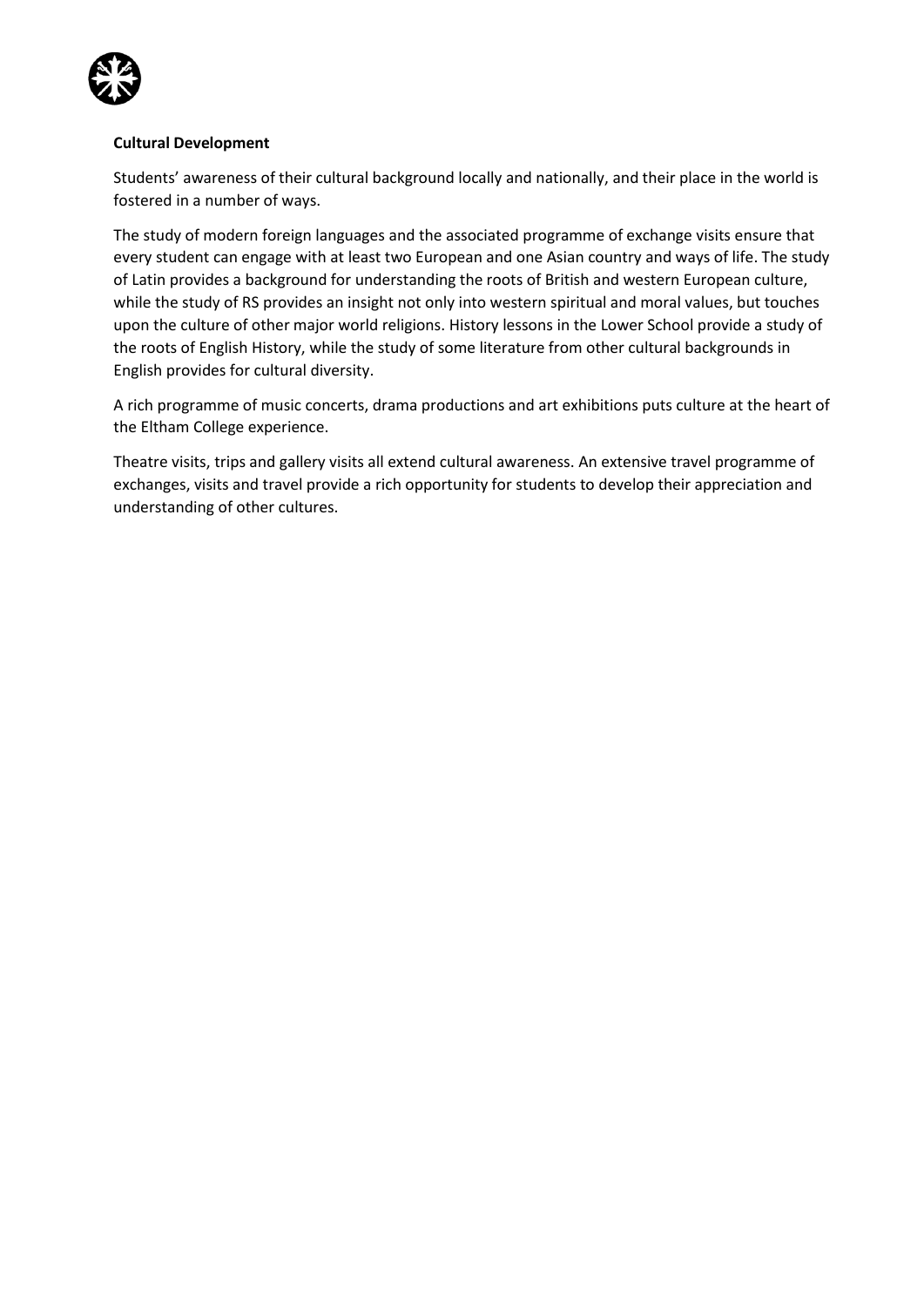

## **4 Well-being (incorporating Personal, Social and Health Education)**

### **Junior School**

The aim of Well-being and personal, social and health education (PSHE) teaching within Eltham College Junior School is to ensure that every student has access to the knowledge and skills that will enable them to remain safe and healthy, to contribute positively in any aspect of school life and the wider community and to enjoy and achieve, both in and out of school.

Our curriculum is designed to provide students with opportunities to learn and achieve as well as promoting their moral, social and cultural development. It also provides students with some preparation for adulthood, with the opportunities, responsibilities and experiences that this inevitably brings. Students are encouraged to have respect for others, including those who may experience discrimination for any reason.

Some of the main topics covered are:

- Year 3: People who help us, Relationships & Sex Education, Friendship, Personal Hygiene, Philosophy and Animal Welfare;
- Year 4: Bullying, Healthy Lifestyle, Life Abroad, Relationships & Sex Education, Philosophy and Topical Issues in the news;
- Year 5: Managing Emotions, Substance Abuse, Relationships & Sex Education, Rights and Responsibilities, Philosophy and Environmental Issues;
- Year 6: Stereotyping and Peer Pressure, Money Management, Philosophy, Personal Safety, Relationships & Sex Education and Changes.

Further detailed information can be found in the PSHE policy.

### **Senior School**

The Wellbeing programme is delivered in wide-ranging forms to all years of the school under the direction of the Head of Wellbeing. Our Wellbeing programme can be clearly identified by students and staff through the use of our 5 Rs of Wellbeing, and the development of a clearly defined curriculum model. The various areas of the Wellbeing programme are encompassed within the following five strands:

- Respect: Developing an understanding of personal core values, and an awareness of diversity and equality in all its forms.
- Relationships: Understanding and managing different types of relationships, including friendships and intimate relationships, and identifying unhealthy relationships including bullying, persuasion and coercion.
- Responsibility: Making healthy lifestyle choices, and being able to identify, assess and manage risk in order to keep themselves and others safe.
- Resilience: Managing change, and developing the skills and strategies to cope with challenging circumstances and being able to reflect on and evaluate the impact of the choices made.
- Readiness: Understanding a range of career and life pathways, developing the skills need for independence and understanding the wider world.